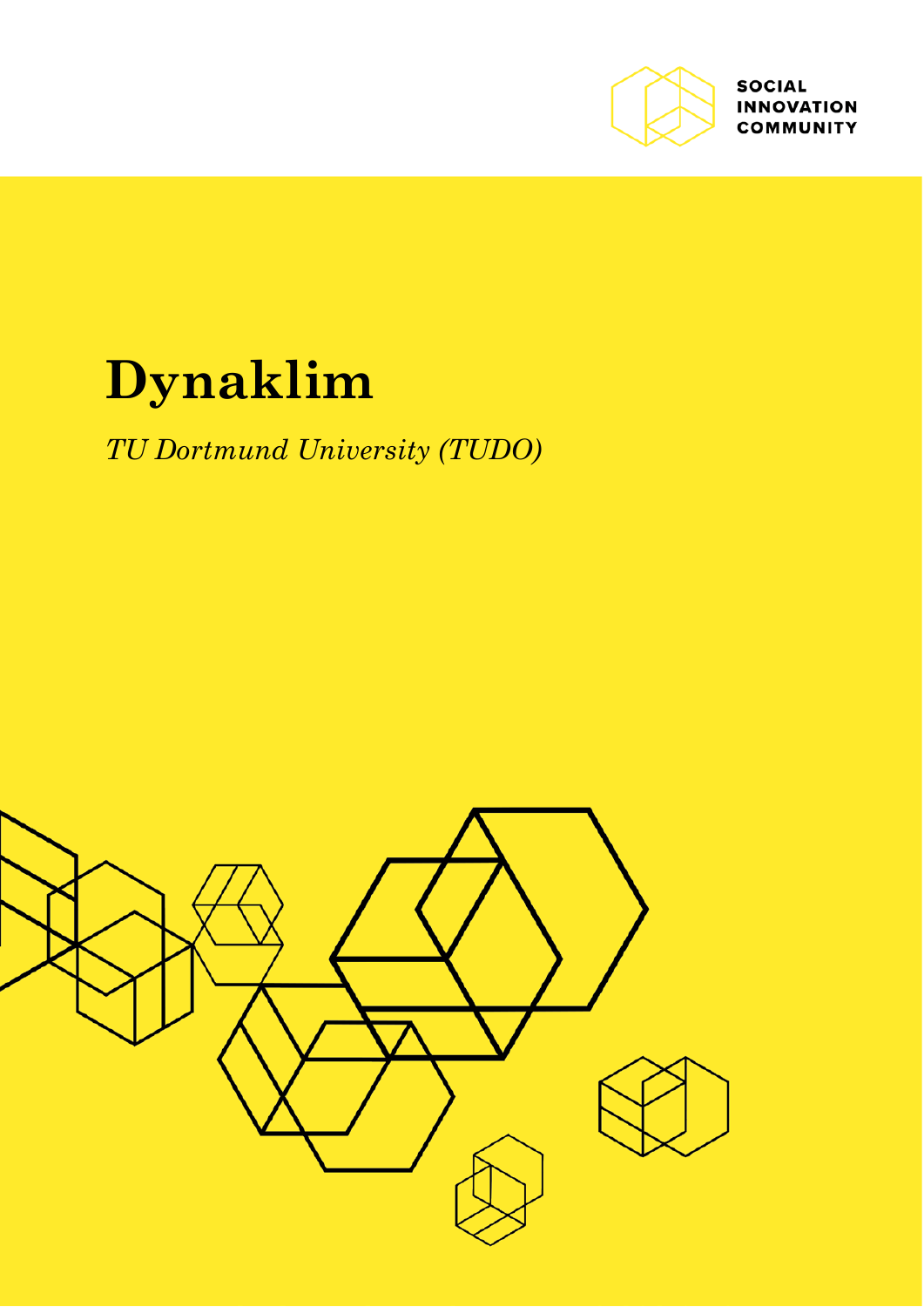

## **Dynaklim - Dynamic adaptation of regional planning and development processes to the consequences of climate change in the Emscher-Lippe region[1](#page-1-0)**

#### **1. DESCRIPTION OF THE CASE**

Dynaklim (Dynamic adaptation of regional planning and development processes to the consequences of climate change in the Emscher-Lippe region) was a project funded by the German Federal Ministry of Education and Research (BMBF) running from 2009-2014. It aimed at enhancing the knowledge about the effects on climate change for the geographic region of Emscher-Lippe (located in the German Federal State of North Rhine-Westphalia) and setting up an inclusive strategy for dealing with them. The project was rather complex, as it tackled many (also technical) aspects related to water management, including the development of future climate scenarios, used different activities to increase outreach and tangibility of such an abstract topic, including the creation and implementation of pilot projects, whereby the single activities and tasks were interdependent.

The core idea of Dynaklim was initially to develop a climate change adaptation strategy for the project region. During the course of the project, the Roadmap process gained more importance, as it was used to develop a common strategy for the region using a participatory format involving actors from different institutional and disciplinary backgrounds. Therefore, the core idea was still the same, but realized in a broader sense.

This increasing importance manifested itself at two stages of the project. First, when writing the project proposal and secondly, when it became the steering mechanism coordinating the consortium during the second half of the project.

<span id="page-1-0"></span><sup>1</sup>This case study includes research results from a case study within the project SI-DRIVE: Social Innovation Driving Force of Social Change (Work Package 6 Environment and Climate Change) by Antonius Schröder and Marthe Zirngiebl (TU Dortmund University).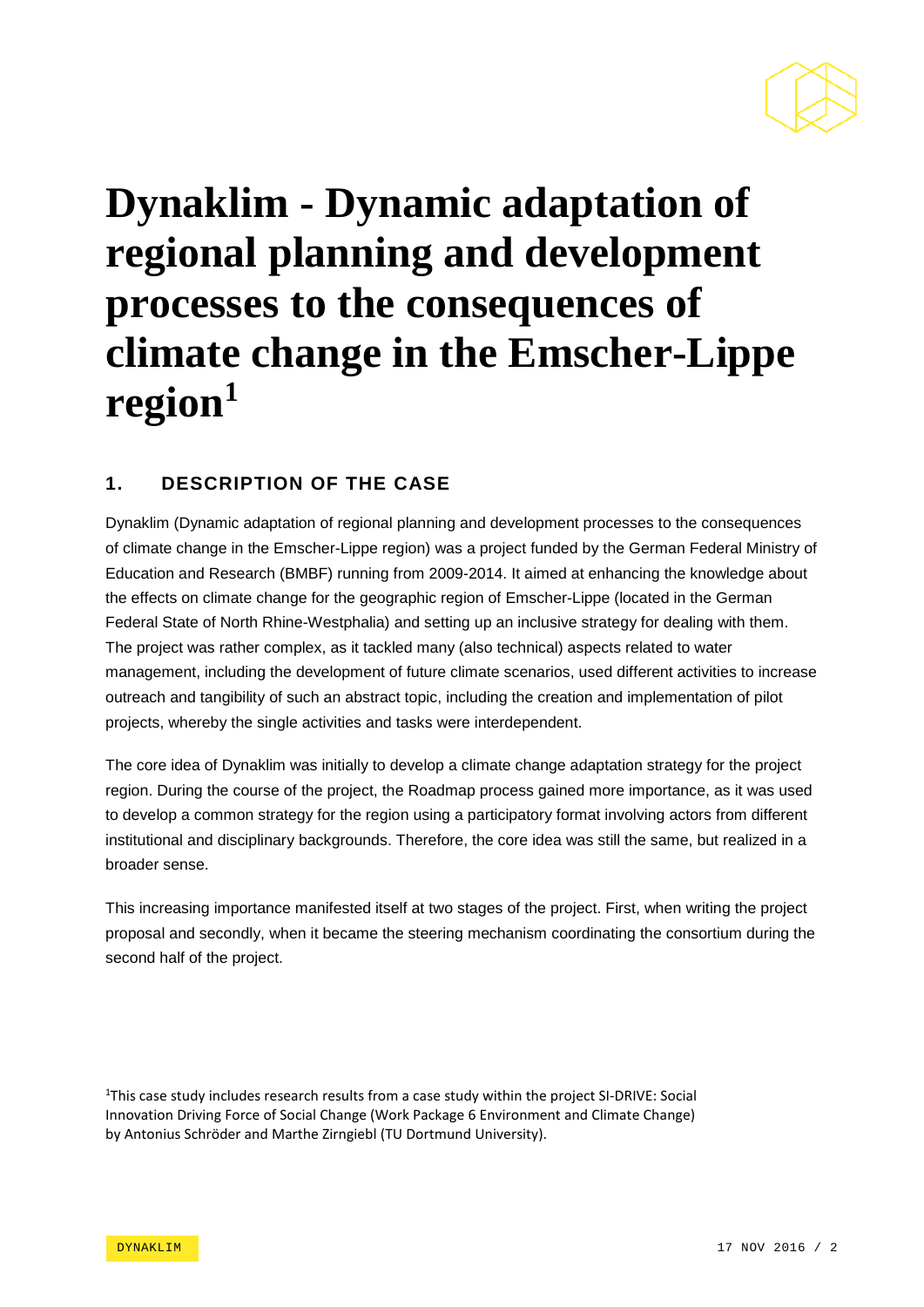

Later on, the elaboration of a Roadmap 2020 became the central objective of the Dynaklim network. This required a coordinated and cross-sectoral adaptation strategy to be provided by the year 2014. This roadmap fleshed out important fields of action such as water resource management, economic development, or urban and regional planning, as well as detailing what adaptation measures were to be provided by what actors from politics, the economy, education or society, and when as well as what resources were required to achieve this. Dynaklim initiated and moderated this regional strategic process, mobilized the relevant local players and made established know-how available. At the same time, the results and experiences gained from the project work and pilot areas were continually absorbed into the roadmap effort.

#### **The context**

The German conurbation of Dortmund, Bochum, Essen and Duisburg forms the core of the Ruhr region and one of Europe's most densely populated areas of economic activity. 3.8 million people live here within the area drained by the rivers Emscher and Lippe. This region contains strong contrasts: the Emscher area is industrial in character, adjoined by the more rural Lippe region to the north. The future climate here will be characterized by wet, less cold winters and hotter, dry summers with frequent heavy rains. The average annual temperature will rise by between 2 and 3.5 degrees Celsius in the area drained by the Emscher and Lippe rivers by the year 2100. The annual rainfall will only increase by 5 percent, but will increasingly shift from summer to winter. This change will entail tangible consequences for the regional water balance in western Germany within only a few decades, and hence also for the population's living and economic conditions. The dynaklim network therefore primarily concentrated on the future availability and usage of water in the region.

The problems described in the Roadmap 2020 addressed on the one hand, the arising difficulties in developing a climate change adaptation strategy and, on the other hand, the future impacts of climate change. The former problem package held that the impacts of climate change realized themselves over a long period of time; the related interdependencies were complex, as climate change and other future developments, such as changes in demography and urban sprawl, were surrounded by uncertainties. Moreover, the problems' causes and effects spanned over generations. One of the consequences of this complex interdependency was that conventional administrative processes were not adequate in solving the problem, as different administrative organizations and departments rarely neither cooperated with one another nor involve other relevant stakeholders. The problem at hand from a policy and administration point of view could be summarized in five key challenges:

- 01 Effects of climate change were often under-estimated.
- **02** Cities and its habitants did not know about their vulnerable spots.
- 03 There was a lack of connecting points between the stakeholders (consequently, knowledge about problems and solutions is fragmented).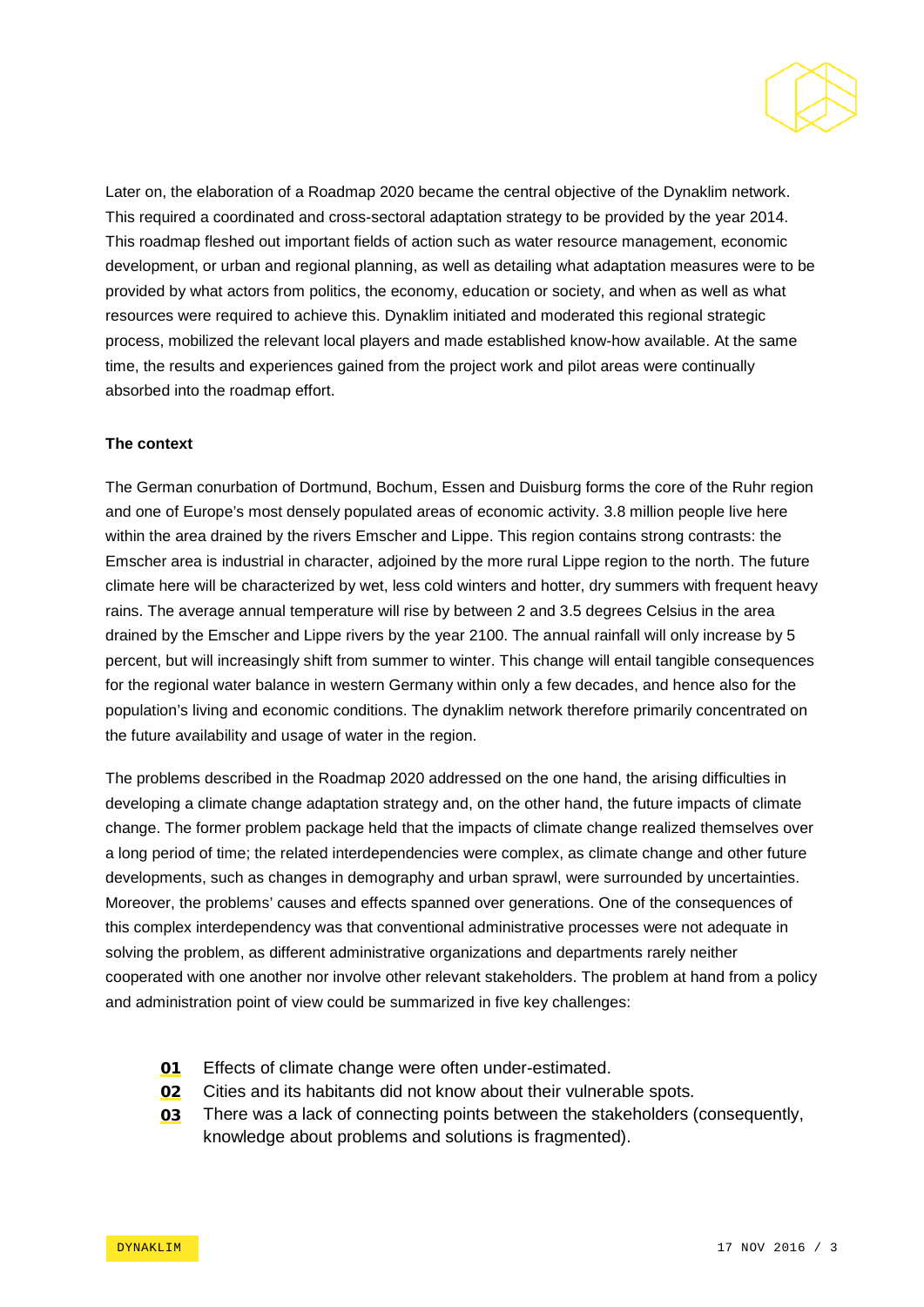

- **04** People tended to see the responsibility with others, since everyone was only partially responsible.
- 05 There was a lack of financial and human resources to address the issue at hand adequately.

Since the specific effects of climate change depended on other future developments and were highly context-dependent (influential factors are e.g. the design of the built environment, demographic specifics or consumption patterns), Dynaklim first developed socio-economic and climatic scenarios independently.

#### **The case**

The Emscher-Lippe region is naturally rich in water – which one would think an advantage in a time of climate change. But just like everywhere else in the Ruhr region, in the next 50 to 100 years people living in this region will also need to prepare for climate changes that are already noticeable. This particularly applies to water supply and sewage disposal systems, as well as to ground and surface waters.

Essential questions for dynaklim in this regard were: how was the urban infrastructure prepared for the future higher frequency of floods entailed by heavy rains? How could people living in the region deal with dry periods? How would the availability of water be affected? How would severe rains and heat waves affect the water quality of rivers and lakes, or of ground water? How could competing interests be coordinated when water is scarce? And how could the sensitive ecosystems of the regional green belts and forested areas be adapted to climatic extremes?

To answer these questions, dynaklim developed those socio-economic and climatic scenarios. These were later combined resulting in five different dynaklim scenarios. The first one depicted a development according to the prevailing trends; the second one drew an optimistic picture in which the project area was a competitive and attractive region. The third one showed that even though heavy rains occur, the region would be prepared to cope with them. The fourth scenario was more pessimistic in stating that the project region was experiencing hot and unbearable summers. The fifth one was not more optimistic in projecting severe floods. Despite of being more or less pessimistic, all of the developed scenarios predicted more dry days during summer, more and longer dry periods (i.e. at least 10 days with an average temperature > 30°C), more wet days and floods during winter, and a more frequent occurrence of heavy rainfalls. While these scenarios focused on the near future (i.e. 2021-2025), projections for the distant future (i.e. 2071-2100) were included, as well. Even though the problems depicted in the scenarios manifested themselves, a strategy including counter-measures had to be designed and realized. Again from this perspective, the contemporary problem dynaklim mainly addressed was the above-mentioned lack of cooperation between relevant stakeholders. With the roadmapping process, dynaklim was able to get them closer.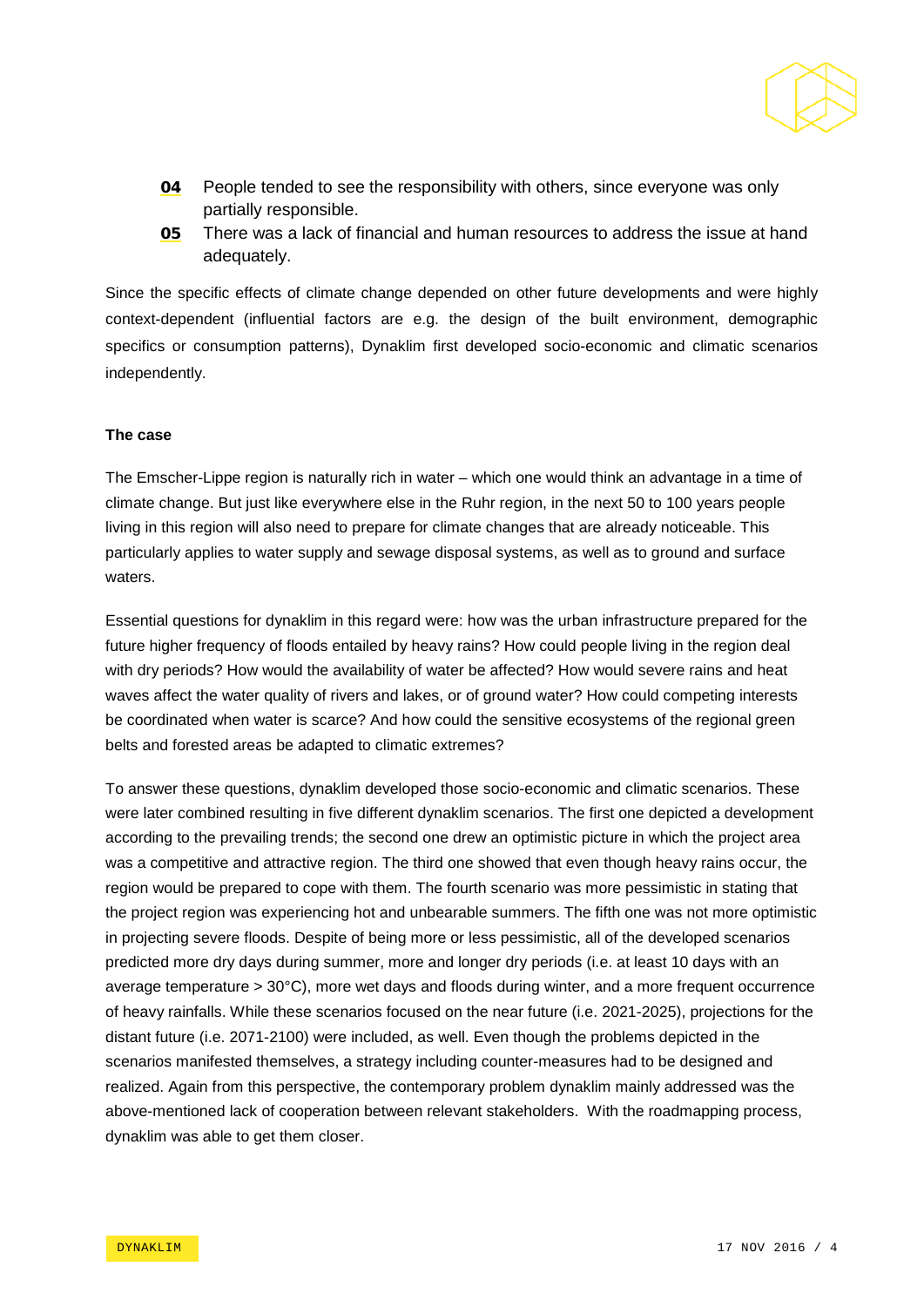

In the Emscher-Lippe region, the dynaklim projects elaborated new concepts for a sustainable and adaptive management of the water balance. Technical solutions enabling more precise predictions of, and more flexible responses to, the consequences of climate change for the water balance, water infrastructure and urban climate were being developed. Comprehensive hydro-meteorological data were being gathered and more exact precipitation data extracted from them to provide a basis for this work. Initial draft concepts for sustainable ground water management and ground water use in the cities have already been delivered. Considerations on adaptive rain water management have already been drawn up. In addition to this, new approaches were being elaborated for the future coordination of competing users of ground and surface water in the central Lippe region. This pilot project for the Lippe area was providing an important part of the basis for the entire regional climate adaptation strategy in the Emscher-Lippe region. Solutions to the problem of securing a reliable supply of drinking water for an adaptive approach to urban water management were also being designed. And the results of an urban quantitative climatological network were set to be included in a guideline to improving the urban climate.

To find out, in which way and when all this could have been implemented, dynaklim cooperated with experts in water management, public administration and the economy of the region in studies to identify the regional costs to be expected in the future for climate adaptation, and what a future climate-proof, cost-efficient organization and finance model was likely to look like in relation to water management.

#### **2. DESCRIPTION OF THE LEARNING PROCESS**

The Roadmap 2020 process, which was used to develop a common strategy for the region using a participatory format involving actors from different institutional and disciplinary backgrounds, was of primary interest.

Due to this, dynaklim, developing different projects with different partners, was such a broad project, that the Roadmap 2020 was necessary to use the projects as a governance-innovation.

Initially, the method of roadmapping was developed in the 1980s to enable planning for the far future and developing technology forecasts. In the Roadmap 2020 which described the strategy and measures developed in dynaklim it is summarized as follows:

"The Roadmap 2020 is comparable to a timetable including a set itinerary which takes up processes of change within population, economy, and society and describes a possible way leading to a climaterobust, attractive, learning future agglomeration following integrated and adaptive development processes. The Roadmap is supposed to ensure that we, the region, decide upon a common goal, take off in time, pack the right equipment for the journey, have all those who are responsible, affected, and interested on board and are able to identify together the right paths and short cuts, avoid dead ends and react to unforeseen changes quickly" (Schultze et al. 2014, p. 5).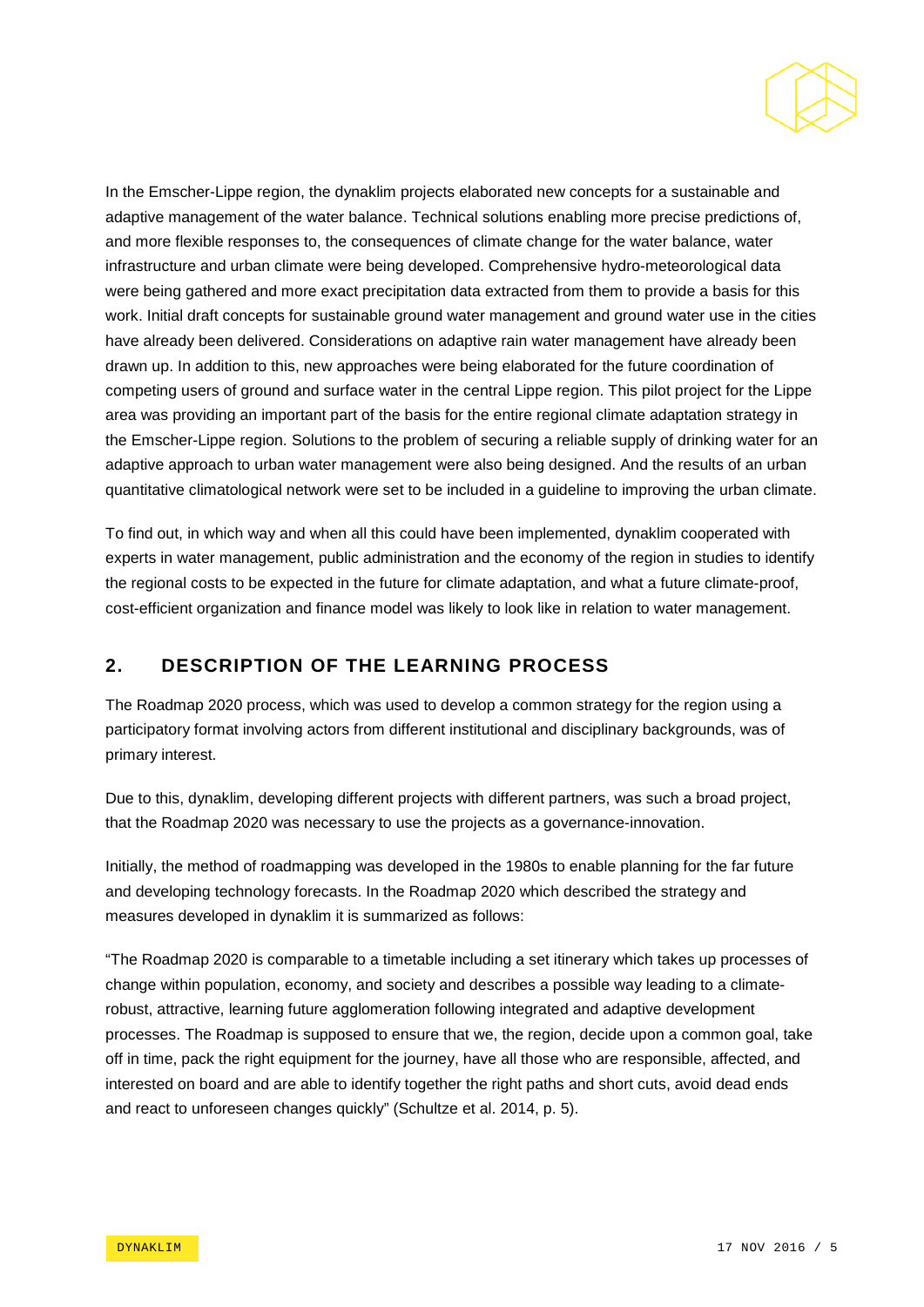

Consequently, due to Roadmap 2020, strategic development trends could be analysed and compared to the proposed development and future trends; new action plans could have been made and traduced to measures and responsibilities. These processes only were possible through the roadmapping, with dynaklim as showpiece and forerunning project.

Moreover, dynaklim built on prior projects and initiatives that dealt with the interface between research and policy in regard to issues related to climate change and water management. Yet, dynaklim was one of the forerunner projects in designing a common strategy for water management and climate change adaptation which managed to involve a large variety of actors.

As said before, the core idea was to initiate a climate change adoption strategy; focusing on Roadmap 2020 included the possibility to get an overview and use all information to reach the project´s aim.

The problem was the main theme of climate change – climate governance was characterized by insecurity and conflicts between preventive government actions on the one hand and adjustment processes on the other hand. At the same time, dynaklim`s actors had to handle different conflicts of interest, constellations of heterogenic actors with different aims and motivation and at least unclear areas of responsibility. During recognizing this, dynaklim developed an interdisciplinary investment program about regional climatic problems and changing potential in the Emscher-Lippe region.

Because dynaklim worked regional, regional governance in the Emscher-Lippe region was constitutive for its research and network programs.

Networks: The dynaklim group included more than 50 network partners; companies involved in the regional economy, water boards, municipalities, universities and research facilities, as well as regional and civil society initiatives.

Although the Roadmap process could build upon these local conditions, bringing the desired participants together was not an easy task. The project coordinators were of key importance in bringing about the measures formulated within the Roadmap process, as they continued to enhance and focus on the Roadmap process, despite all difficulties. Taking conflicts into account, they pushed partners to get involved into the Roadmap process instead of simply delivering report after report.

Dynaklim proved to be a key project for more technical-oriented project partners who turned back to the social innovation and made use of it in other projects and processes. In the course of dynaklim, the project leader, as a natural-science oriented institution, learned to work more with social scienceoriented partners and to organize networks from scratch. The method of roadmapping helped to organize the inter- and trans-disciplinary network. The role of Roadmap changed during the project course.

Due to the project logic dynaklim had to follow it was not possible to implement significant changes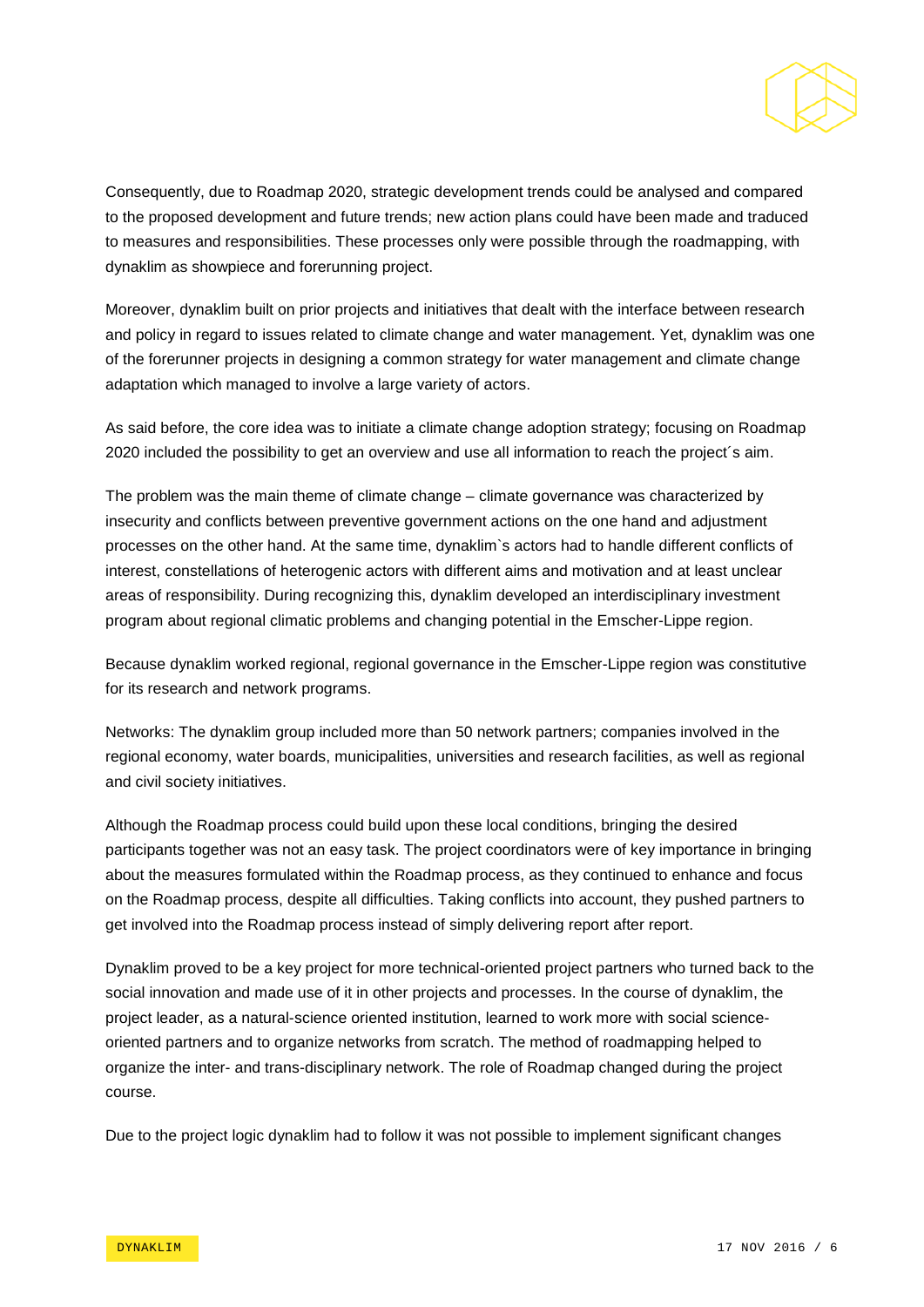

during the project's lifetime (Cormont/Frank 2015). One of the things the project coordinators acknowledge to be changed in future roadmapping processes for climate change adaptation was the participation of citizens. The possibilities that exist in terms of involving citizens were by no means fully utilized.

Since the rollout process in the more rural area and the dynaklim process in the Ruhr region overlapped, certain things learned in the course of the main process could have been implemented differently in the rural area. For example, political actors were more directly involved in the follow-up process in order to ensure that the strategy would become a political decision adopted by the city council and as such more binding.

Therefore, during the process, improved cooperation methods and more effective approaches to adaptation management were jointly developed and put into practice. Close networking and an approach to knowledge management focused on disseminators within the region, fostered trust between the protagonists and created efficient working, coordination and decision-making structures. This in turn paved the way for continued development and the successful implementation of the regional adaptation strategy. Related to the partners, through participative changes and informative exchanges, dynaklim learned a lot during the practical implementation. This was quite an important learning process; the project partners with their different specializations were able to benefit from.

Drivers/ barriers: The project coordinators regarded dynaklim as a very complex project. In 2010, when the coordinator of the Roadmap process joined, there were still 142 tasks to be accomplished. Those were all interlinked and interdependent. The good cooperation of the project coordination team was a precondition for working effectively in the dynaklim network, as well.

The Roadmap process started with envisioning a common future. Three scenarios were developed, that were helpful in building this network. Having this common goal especially proved useful in progressing with the Roadmap, i.e. all actors regarded it as a necessary process and were eager to achieve results.

The main challenge was to motivate actors to participate and form a network. The project ran over a course of five years, which was a rather long timeframe. In order to take up this challenge identifying and involving suitable multipliers was crucial. Yet, to maintain a dynamic interaction and perpetuate the process - in a sense of pursuing the same spirit of cooperation within the actors' own organization proved to be demanding for the project coordinators.

One of the things the coordinators would have changed in future roadmapping processes for climate change adaptation was the participation of citizens. The possibilities that existed in terms of involving citizens were not fully utilized; reflecting the communication with citizens, they would have made more use of methods such as storytelling, they would have produced more short films and complemented the whole process with dialogue sessions with citizens. The actors experienced and learned that the involvement of citizens had more importance than it was originally assumed.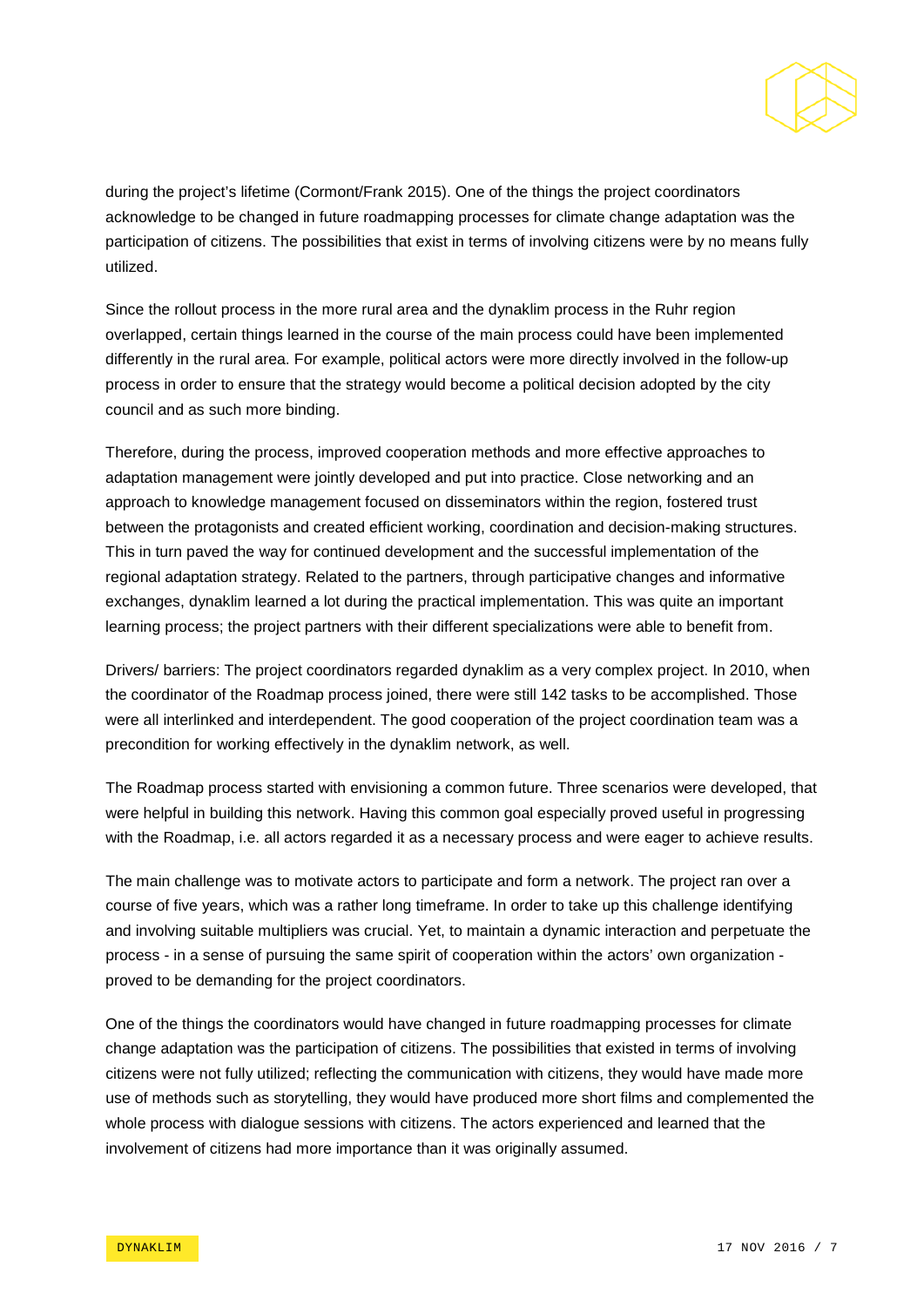

All in all, the conclusion can be separated in three parts:

- 01 The project treated possible governance actions related to climate protection and adaption.
- **02** The most important issues were reached by the roadmapping process.
- 03 Afterwards these issues were discussed and reflected in relation to regional governance demands.

Governance actions related to climate protection and adaption had primarily a technical and organizational nature. They needed a regional coordination and cooperation, where aims could be developed in bottom-up and top-down processes. During the dynaklim project, the region was made aware of climate adaption; knowledge was implemented to begin climate change projects, which could be seen as extensive preventive climate policies. All this just could be developed during the realization and carrying out of dynaklim, resulting in one of the important parts of the learning process.

#### **3. DISCUSSION**

To understand the novelty of dynaklim it has to be taken into consideration that knowledge about the particular impact of climate change on the region was still missing before starting the project. In addition, the knowledge about concrete measures that can be taken did not exist, yet. Due to this, it was quite an important project.

As dynaklim was such a big project, the networking factor has to be discussed quite well and has to be examined in different parts.

Climate change adaptation is a cross-cutting issue affecting a variety of public institutions and actors. Hence, addressing it adequately, it required cooperation between actors who normally did not work together. Moreover, especially practitioners did not understand the potential climate change impacts and did not see the relation to their (institution's) work. Actors who had to work together to implement measures, did not know each other in person. In addition, practitioners did neither have the time nor the financial resources to organize such a forward-looking planning process as established in dynaklim.

Hence, having a look at this part of the networking factor, dynaklim could have been a more cooperative project in sense of a broader overview.

The project's internal personal relationships between people steering dynaklim was a critical factor in determining a temporary promotor or "caretaker" who proceeded the process and successfully involved people over and over again. According to the project coordinators, a project organized in a more segregated manner would not have been that successful, because it would not have increased the level of engagement of a few motivated individuals working closely together. The cooperation was centrally coordinated by the project leader, but the different actual actors also networked among themselves.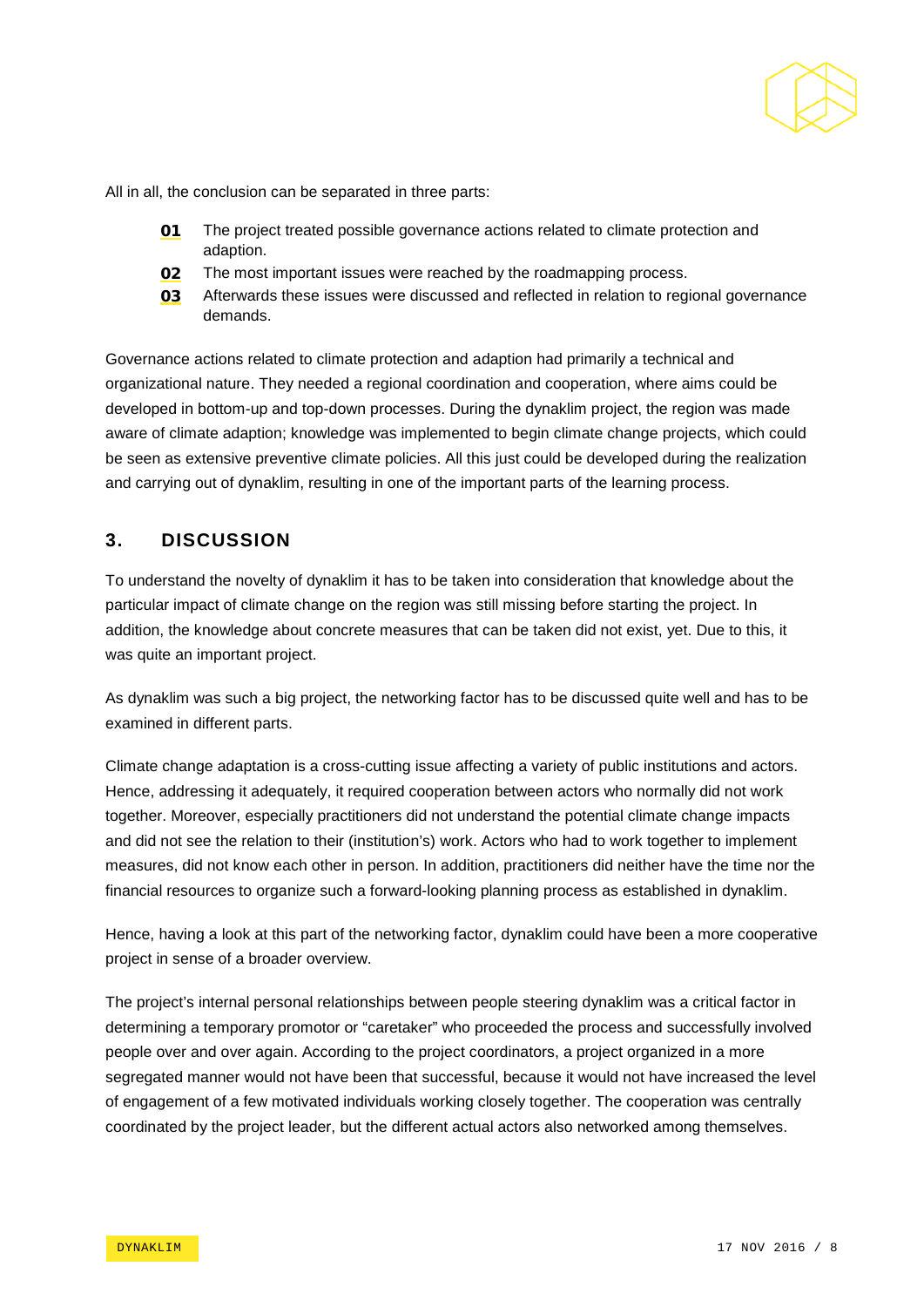

This group consisted mainly of experienced practitioners and researchers who were not involved in their organizations' board or coordination of working groups which gave them the freedom to act relatively independent.

The project coordinator's ability to jump back and forth between different types of partners (partners from technical sciences and from social sciences as well as practitioners) and keep them on the same track was also quite important. This ability made it possible to serve the needs of science and research as well as those of the practical application and political framework. So, this part of networking did work quite well, thanks to the project coordinator.

The methods were employed to enhance cooperation and design participative processes in a way that it would become a task-assigning procedure which worked in a solution-oriented manner. Especially the roadmapping brought many aspects together which otherwise would have been addressed separately in research and science, on the one hand, and in practice, on the other hand. Dynaklim helped to inform the different actors and offered a lot of theoretical information, which were afterwards framed by dynaklim on practical issues to guarantee an adaption to climate-related changes. Examples for this were the nine networking workshops, concentrating on different specialisations, connecting scientist and practitioners.

Working according to the motto "networking for the sake of networking is nonsense", the dynaklim network, as well as the platforms and workshops had a task and a goal. This common willingness and collective capacity were seen as major success factors which again is interlinked with the core group's high level of commitment which drippled down to other network partners.

While the level of participation and discussions in dynaklim was remarkable, the region's experience in inter-communal cooperation and exchange dates way back had been pursued in an array of thematic areas: They had this huge conglomeration with thousands of actors in 50 cities including a number of researchers at universities which used the area constantly for cooperation and as a laboratory. Thus, the overall experience with this kind of cooperative approach was positive, i.e. overall actors had been benefitting from the participation. In addition, there was collective knowledge how to behave cooperatively in group processes.

Another success factor was the distribution and assignment of tasks and work packages to different individuals who could create and lead them in a more independent manner.

Related to the involvement of citizens, the actors planned to include them. Activities such as citizen panels should have been organized to involve citizens. These participatory formats should have been organized in a way that they related to the citizens' way of life and were interesting to them. But this did not work; ultimately, the proposal did not address the inclusion of citizens, they were just involved occasionally. While actors thought about measures which demanded civil engagement, such as the protection of basements during floods, they did not initiate any kind of participation process focusing on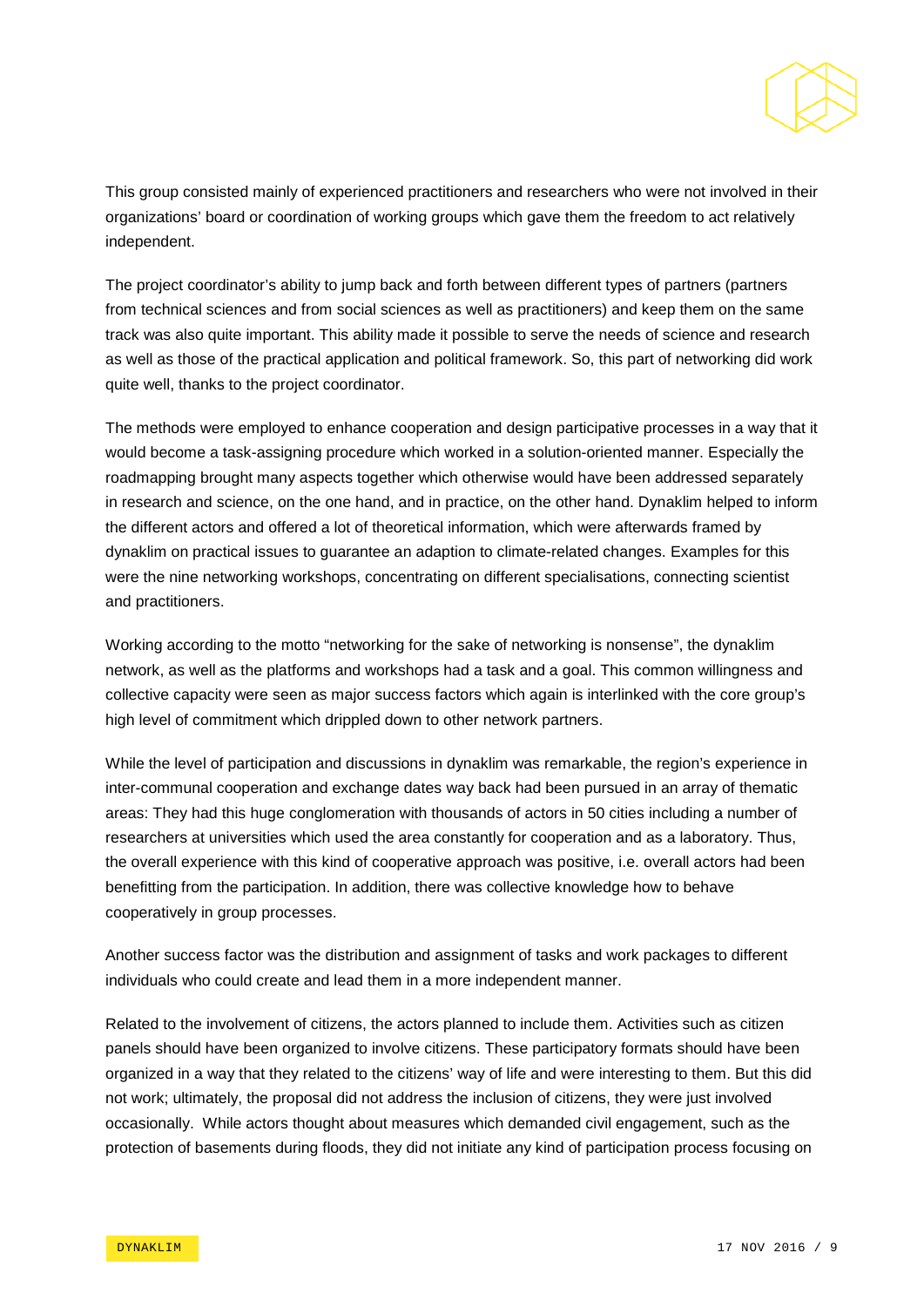

citizens. If the general public demanded that action has been taken, there would have been a greater pressure to do so. This general awareness for climate change adaptation ideally had to be an awareness that everyone from administration over business to citizens had to become active. So far action was only required from administration which was far from being the integrated process which was envisioned in dynaklim.

Generally, there was a high exchange of knowledge and important interaction. This also was influenced by the actors´ background and high level of competences. As every actor brought a specific knowledge, the project benefited from these extensive facilities.

Related to governance, the importance of regional policy should be mentioned. As dynaklim worked hand in hand with regional policies, there existed a one-way-dependence. On the other hand, being embedded in governance processes was also a benefit for dynaklim.

Unfortunately, a general connection between all regional activities in the German Federal State of North Rhine-Westphalia was not possible. Dynaklim was able to influence regional aims and offered successful structures, but the initiatives, hit by dynaklim, continued being separated projects, different in terms of planning, financing and representation. Therefore, the most important difficulties, which could have been solved through regional climate governance, have not been reached.